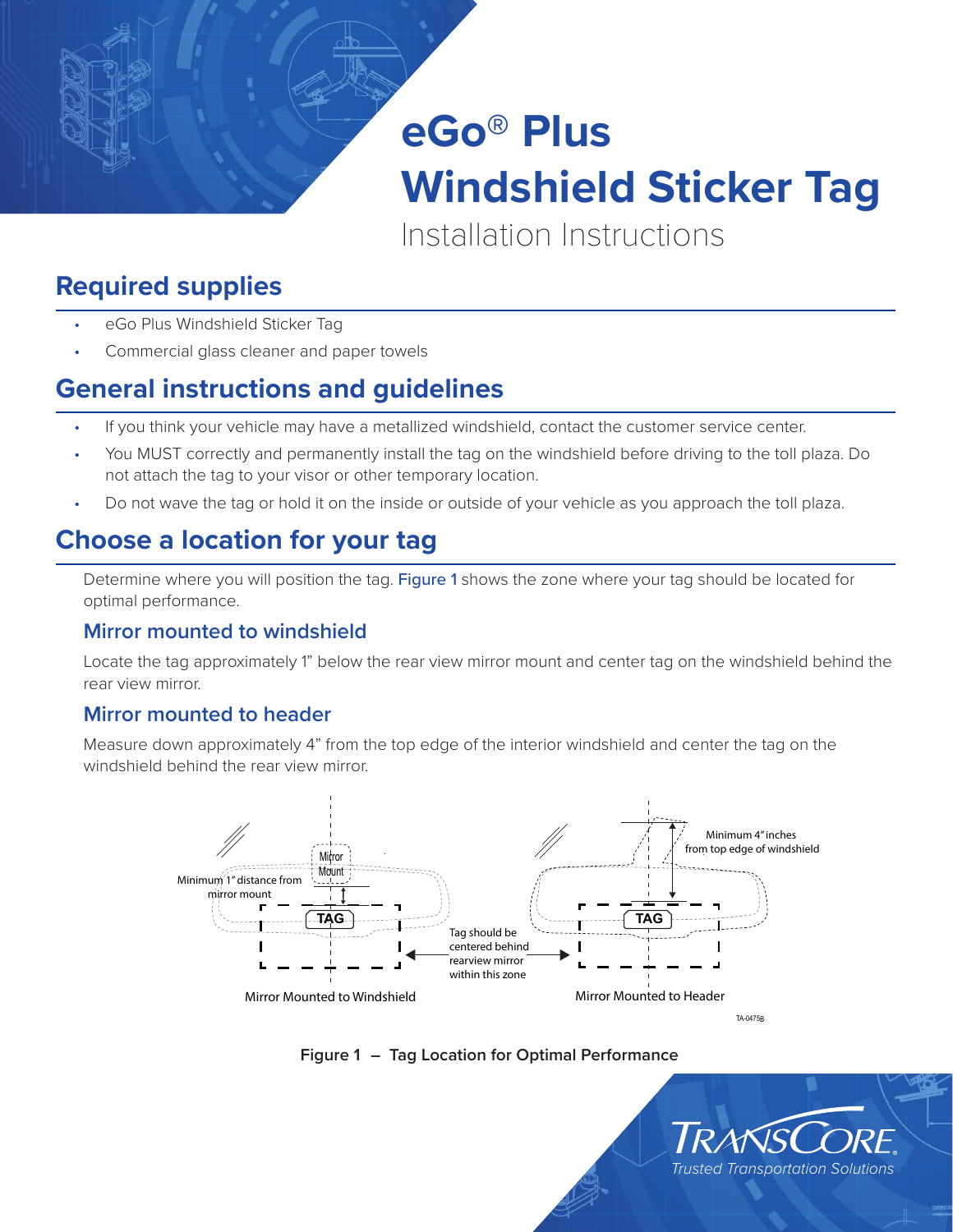### **Large truck**

If the truck does not have a center bar, the tag should be centered 3" from the bottom of the windshield. If the truck has a center bar, position the tag 2" to the right of the center bar (looking from the inside of the vehicle), and 2" from the bottom of the windshield. ([Figure 2](#page-1-0)).



<span id="page-1-0"></span>**Figure 2 – Tag Location for Large Trucks**

### **Install your tag**

Install the tag when the windshield's temperature is above 50°F (10°C). In colder climates, use your heater/defroster to warm the windshield before installing the tag.

#### *Note: Once the tag is installed, it cannot be repositioned or moved.*

- 1. Clean and dry the area where the tag will be installed with commercial glass cleaner and paper towels.
- 2. Hold the tag so that the release liner is facing you. Starting at the upper right corner of the tag, peel the release liner to expose the adhesive ([Figure 3](#page-1-1)).

<span id="page-1-1"></span>

**Figure 3 – Location of Release Tab**

With the adhesive side facing toward the windshield but not touching the glass, move the tag to the desired location, and then press one edge to the glass.